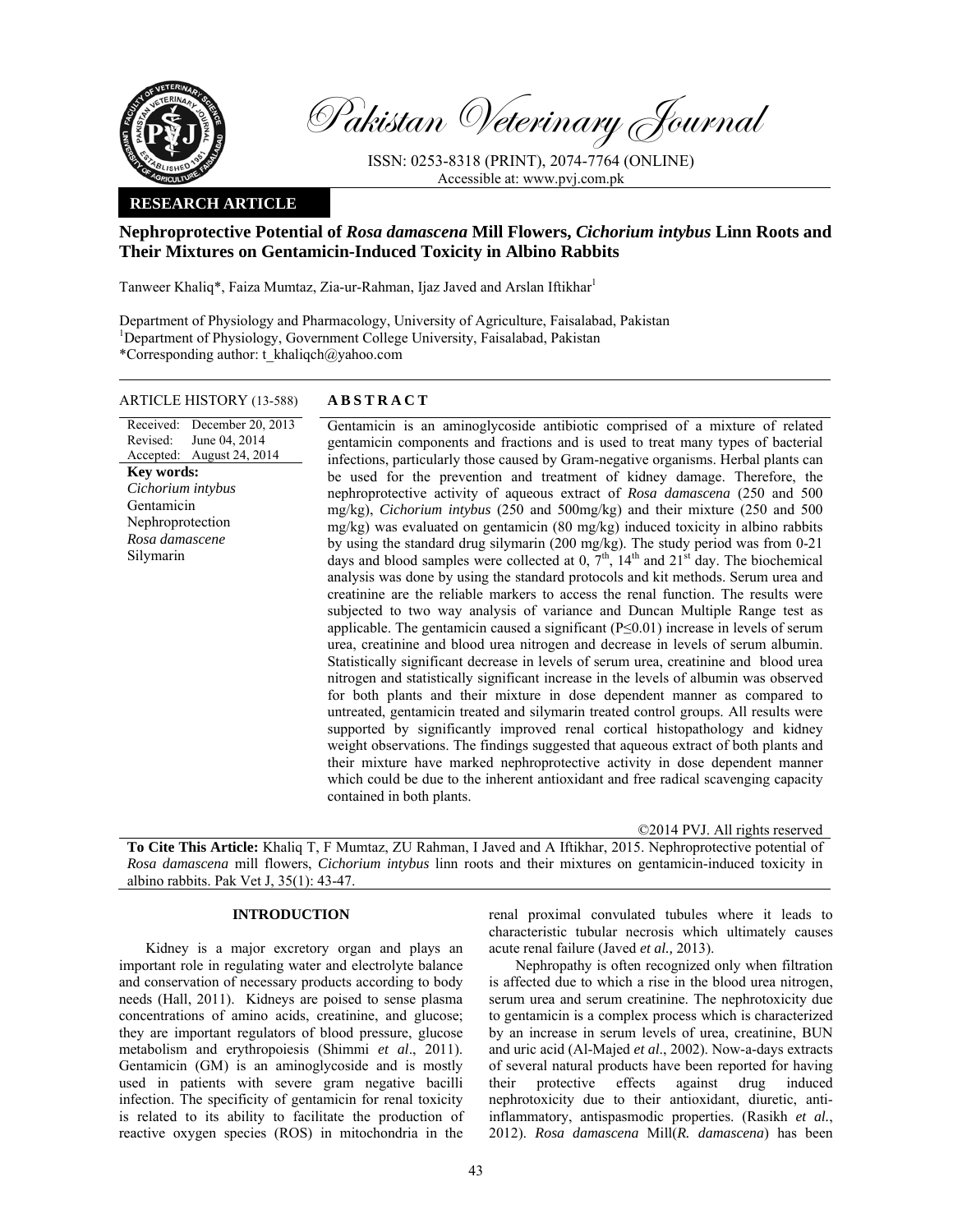used as cardiotonic, mild laxative, anti-inflammatory, cough suppressant, anti-leptic, anti-diabetic and also used for the treatment of menstrual bleeding and digestive problems (Boskabady *et al*., 2013). *R. damascene* also has antioxidant potential (Shahriari *et al*., 2007). Recent studies demonstrated the anti-HIV, antibacterial, antitussive, respiratory smooth muscle relaxant, analgesic and anti-inflammatory effects of *Rosa damascena*  (Hajhashemi *et al*., 2010).

*Cichorium intybus* Linn (*C. intybus*) is commonly known as Chicory used as hepatoprotective, hypoglycemic, anti-hyperlipidemic, anti-cancerous, antihepatotoxic and hypoglycemic agent (Mulabagal *et al*., 2009). A number of studies had been conducted to determine the antioxidant potential of *Cichorium intybus* (Hassan and Yousef, 2010). It has also been reported to act as a diuretic, treatment for anti-testicular toxicity and also has some immune-modulatory activities (Grieshop *et al*., 2004). The objective of present study was to evaluate the nephroprotective activity of *Rosa damascena* flowers, *Cichorium intybus* roots and their mixture against gentamicin-induced kidney injury in rabbits.

### **MATERIALS AND METHODS**

**Drugs and plant material:** Drugs used were Inj. Gentacin® (Gentamicin sulphate, 80mg/2ml) manufactured by Abbott Laboratories Pakistan Ltd. and Tab. Silliver® (Silymarin, 200mg) manufactured by Searl Pakistan (SPL) Ltd. Flowers of *R. damascena* and roots of *C. intybus* were purchased from the local herbal market of Faisalabad and were identified and authenticated from the Department of Botany, University of Agriculture Faisalabad, Pakistan. A 500g dried powder of flower of *R. damascena* and root of *C. intybus* was taken and aqueous extraction was done by following the process of maceration. The weight of the resultant residue after lyophilization by freeze drying apparatus (Christ, Germany model # Alpha 1-4LSC) was 700 mg/5 ml of *R. damascena* and 237 mg/5 ml of *C. intybus* was recorded and percentage yield was calculated. The extract was stored at 4°C till analysis. The aqueous extract of mixture was simply prepared by mixing the equal amounts of aqueous extracts of both plants for both doses (250 and 500 mg/kg).

**Experimental protocol:** Fifty four healthy male albino rabbits were purchased from local market of Faisalabad and were kept at  $25\pm5\degree$ C under 12 hour light and dark cycle in ventilated animal house of Department of Physiology and Pharmacology, UAF, Pakistan. Rabbits were given seasonal fodder and water *ad libitum*. These rabbits were divided in nine equal groups having six rats in each group. Group 1 was given only the vehicle. All rest of eight groups was given gentamicin at dose rate of 80 mg/kg intraperitoneal. Group 3 was given additionally silymain at dose rate of 200 mg/kg. Group 4 was given aqueous extract of *R. damascena* flowers at dose rate of 250 mg/kg, group 5 was given aqueous extract of *C. intybus* roots at dose rate of 250mg/kg, group 6 was given aqueous extract of *mixture of R. damascene* flowers and *C. intybus* roots at dose rate of 250 mg/kg, group 7 was given aqueous extract of *R. damascena* flowers at dose

rate of 500 mg/kg, group 8 was given aqueous extract of *C. intybus* roots at dose rate of 500mg/kg while group 9 was given extract of *mixture of R. damascene* flowers and *C. intybus* roots at dose rate of 500 mg//kg additionally. All aqueous extracts were given orally.

**Phytochemical analysis:** Test for phenols and Carbohydrates was performed by using the method of Sofowora (1993). Terpenoids, saponins and steroids were identified by following the method of Edeoga *et al*. (2005). Flavonoids and Alkaloids were identified by using the method of Harborne (1998). Kellar-Kiliani test was performed to identify Glycosides by using the method of Parekh and Chanda (2007). Tannins were identified by using the method of Kumar *et al*. (2007).

**Biochemical analysis:** Serum urea (mg/dl), creatinine (mg/dl) and albumin (g/dl) level were determined at 0,  $7<sup>th</sup>$ ,  $14<sup>th</sup>$  and  $21<sup>st</sup>$  day of experiment by commercially available kit by Merck(Private) Limited, DiaSys Diagnostic System Gmbh, Holzheim, Germany. Blood urea nitrogen (BUN) is calculated by applying a conversion factor on the results which were obtained from serum urea calculations which is: BUN  $(mg/dl)$  = Urea  $(mg/dl)/2.14$ .

**Histopathological examination:** At the end of experimental procedure, rabbits were euthanized with ketamine and kidney were excised and fixed in formalin and further biopsies were processed through graded concentrations of ethanol and embedded in paraffin blocks. The sections of kidney were oriented perpendicular to the plane of section in the block and 6 micrometer thick transverse sections were cut and mounted on glass slides and stained with hematoxylin and eosin (Weiss *et al.*, 20110).

**Statistical analysis:** The results of all parameters were represented as mean±SE for all nine groups. Data was analyzed by two way analysis of variance under factorial complete random design (FCRD) by using a computer program of SPSS (Statistical Package for the Social Sciences, version 13.0, SPSS Inc, Chicago, Ill, USA) and M-Stat to test for any differences between the mean values of all groups. In case of significant difference among groups, days and groups  $\times$  days interaction Duncan Multiple Range Test (DMRT) was applied. A P≤0.01 or P≤0.05 was considered to be significant.

### **RESULTS**

Experimental data and results have been systematized and reviewed as follows: A preliminary phytochemical analysis was done for the screening of the pharmacologically active constituents in the flowers of *R. damascena* and roots of *C. intybus* (Table 1). Analysis of variance of serum urea, serum BUN, serum creatinine and serum albumin was significant at P≤0.01 for all days, groups and days  $\times$  groups. In the present study serum urea and serum creatinine in gentamicin treated group significantly increased (P≤0.01) as compared to untreated and silymarin treated control groups showing kidney damage. The administration of silymarin significantly  $(P \le 0.01)$  counteracted the effects of gentamicin, as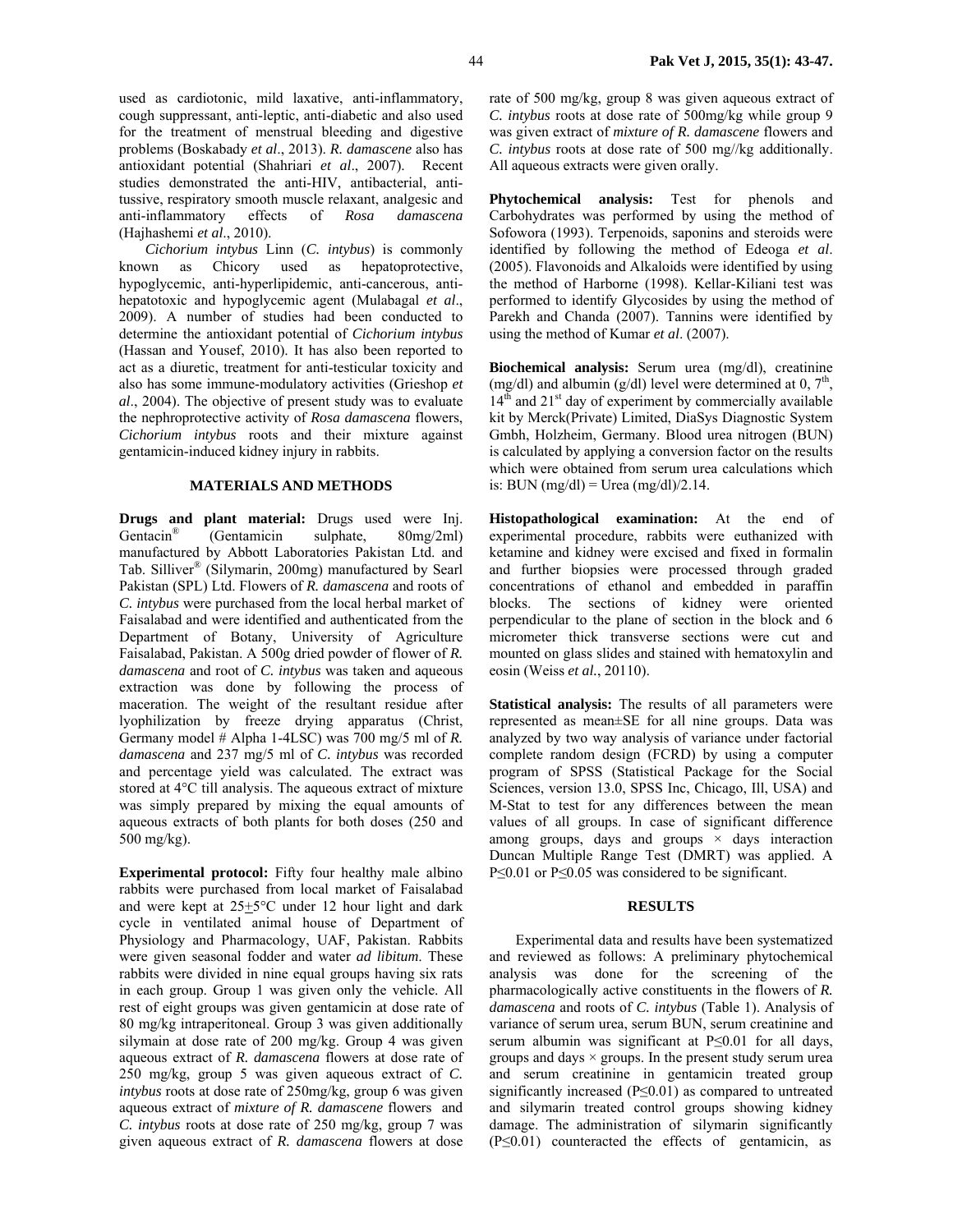**Table 1:** Preliminary phytochemical analysis to identify pharmacologically active constituents in *R. damascena* flowers and *C. intybus* root

| Pharmacologically                                            | Plants         |                   |  |  |  |
|--------------------------------------------------------------|----------------|-------------------|--|--|--|
| active constituents                                          | Rosa damascena | Cichorium intybus |  |  |  |
| Phenols                                                      | $^{++}$        | $^{++}$           |  |  |  |
| <b>Flavoniods</b>                                            | $^{++}$        | $^{++}$           |  |  |  |
| Terpenoids                                                   | +              | $^{++}$           |  |  |  |
| Saponins                                                     | $^{++}$        |                   |  |  |  |
| <b>Tannins</b>                                               | $^{++}$        | $^{++}$           |  |  |  |
| Glycosides                                                   | $^{++}$        | $\ddot{}$         |  |  |  |
| <b>Alkaloids</b>                                             | +              | $^{++}$           |  |  |  |
| Carbohydrates                                                | $^{++}$        | $^{++}$           |  |  |  |
| Ascorbic Acid                                                | +              | $^{++}$           |  |  |  |
| <b>Steroids</b>                                              | $^{++}$        | +                 |  |  |  |
| $\overline{\phantom{a}}$<br>. .<br>-<br>$\cdot$ $\cdot$<br>. | .              |                   |  |  |  |

Strongly positive=++, Positive=+, Negative=-

**Table 2:** Effect of *R. damascena* flowers and *C. intybus* roots and their mixture on the average kidney weight and gross kidney examination in gentamicin induced toxicity in albino rabbits

| $\bullet$ $\cdot$ $\cdot$ $\cdot$<br>Group | Urea<br>(mg/dl)  | <b>BUN</b><br>(mg/dl) | Creatinine<br>(mg/dl) | Albumin<br>(g/d) | Kidney<br>weight<br>(g) |
|--------------------------------------------|------------------|-----------------------|-----------------------|------------------|-------------------------|
| $\overline{A}$                             | $32 \pm 1.04$    | $14.94 \pm 0.49$      | $0.56 \pm 0.03$       | $6.21 \pm 0.11$  | $3.43 \pm 0.11$         |
| B                                          | $100.5 \pm 9.08$ | 46.95±4.24            | $2.65 \pm 0.26$       | $2.11 \pm 0.36$  | $4.07 \pm 0.14$         |
| C                                          | 40±2.56          | $18.69 \pm 1.19$      | $0.75 \pm 0.05$       | $0.23 \pm 0.23$  | $3.56 \pm 0.11$         |
| D                                          | $80+8.37$        | 37.38±3.91            | $1.95 \pm 0.17$       | $0.30 + 0.30$    | $3.80 \pm 0.13$         |
| Е                                          | 72.01±7.64       | 33.65±3.57            | $1.75 \pm 0.15$       | $0.24 \pm 0.24$  | $3.73 \pm 0.11$         |
| F                                          |                  | 64±5.72 29.91±2.67    | $1.57 \pm 0.12$       | $0.23 \pm 0.23$  | $3.71 \pm 0.12$         |
| G                                          | $56 + 4.59$      | $26.17 \pm 2.14$      | $1.13 \pm 0.10$       | $0.19 \pm 0.19$  | $3.60 \pm 0.11$         |
| н                                          | $64+5.79$        | $29.91 \pm 2.70$      | $1.35 \pm 0.10$       | $0.26 \pm 0.26$  | $3.65 \pm 0.14$         |
|                                            | $48 + 4.39$      | $22.43 \pm 2.05$      | $0.95 \pm 0.10$       | $0.27 \pm 0.27$  | $3.53 \pm 0.14$         |

**Table 3:** Histopathological features as seen in the kidney in the gentamicin model

| Histopathological                                                                    | Groups |          |  |         |           |     |                 |   |
|--------------------------------------------------------------------------------------|--------|----------|--|---------|-----------|-----|-----------------|---|
| <b>Features</b>                                                                      |        | в        |  |         | F         |     |                 |   |
| Glomerular congestion                                                                |        | $^{+++}$ |  |         |           |     |                 |   |
| Peritubular congestion                                                               |        | $^{+++}$ |  | +       | $^{++}$   |     |                 | + |
| Epithelial desquamation                                                              |        | $^{++}$  |  | +       |           |     |                 |   |
| Blood vessel congestion                                                              |        | $^{+++}$ |  |         |           |     |                 |   |
| Inflammatory cells                                                                   |        | $^{+++}$ |  | $^{++}$ | $^{++}$   |     |                 |   |
| <b>Necrosis</b>                                                                      |        | $^{+++}$ |  |         |           |     |                 |   |
| Connective tissue                                                                    |        | $^{+++}$ |  | $^{++}$ | $\ddot{}$ | $+$ |                 |   |
| proliferation                                                                        |        |          |  |         |           |     |                 |   |
| Peritubular dilation                                                                 |        | $^{++}$  |  | $^{++}$ |           |     | $^{\mathrm{+}}$ |   |
| $*(-)$ : normal; $(+)$ : little effect; $(++)$ : appreciable effect; $(++)$ : severe |        |          |  |         |           |     |                 |   |

effect

expected. At the dose rate of 250mg/kg the mixture of both plants responded relatively better to decrease the serum urea and creatinine levels as compared to individual one when compared with control group. At the dose rate of 500mg/kg *R. damascena* responded better as compared to *C. intybus* to decrease serum urea and creatinine levels. However, a highest decrease in serum urea and serum creatinine levels was observed by the mixture at dosage rate of 500mg/kg as compared to all other experimental groups against increased serum urea and serum creatinine due to gentamicin as shown in Table 2. Exactly the same results were observed for serum BUN as that of serum urea (Table 2).

In the present study serum albumin in gentamicin treated group significantly decreased as compared to untreated control, showing renal damage. The administration of silymarin significantly (P≤0.01) brought back the serum albumin level to the normal in comparison to GM treated group. At the dosage rate of 250mg/kg the mixture of both plants responded better to increase in serum level of albumin as compared to mixture at dosage rate of 500 mg/kg. On individual basis *C. intybus* 

responded better to increase in serum level of albumin as compared to *R. damascene* both at 250 mg/kg and 500 mg/kg. However, a highest decrease (P≤0.01) in serum level of albumin was observed by the mixture at dose rate of 500 mg/kg as compared to all other experimental groups (Table 2). The overall mean values for kidney weight showed that gentamicin leads to increase in kidney weight of rabbits as compared to untreated control. The overall mean values for silymarin treated group and all other experimental study groups did decrease in the kidney weight as compared to GM treated group (Table 2).

**Histopathological examination:** Histopathological examination of kidney tissues was done and the results were in consistence with the results of biochemical analysis. Establishment of acute and repeated dose gentamicin nephrotoxicity was also corroborated by the histological findings which showed glomeruli with loss of surrounding Bowman's capsule and varying degrees of tubular necrosis when compared to untreated control group (Fig. 1). The silymarin treated control group offered nephroprotection in comparison to gentamicin treated control group. Highest protection was offered by the aqueous extract of mixture (500mg/kg) in comparison to gentamicin treated group (Fig. 1).

#### **DISCUSSION**

Gentamicin-induced nephrotoxicity model is commonly used to analyze the in vivo nephroprotective activity of natural plants as reported by many researchers (Raju *et al*., 2011). The production of ROS is considered as the major mechanism of GM induced toxicity because it leads to denaturation of proteins and severe necrosis due to lipid peroxidation (Javed *et al.*, 2013). Various studies reported the GM-induced renal toxicity characterized by increased apoptosis which could be a reason of GMinduced tubular necrosis (Jovanovic *et al*., 2005).

Plants are good source of antioxidants and various studies have claimed antioxidant property of plants for their nephroprotective effects in gentamicin induced renal damage (Yaman and Balikci, 2010). The phytochemical analysis of *R. damascena* and *C. intybus* revealed the presence of terpenoids, glycosides, saponins, flavonoids, phenols, steroids and ascorbic acid which are given in Table 1. Flavonoids and phenols are considered to provide nephroprotection by their antioxidant potential (Marzouk *et al*., 2011).

The increased level of serum urea and creatinine could be good indicator of renal toxicity. In the present study, GM caused nephrotoxicity as it increased the serum level urea and creatinine as previously reported by Nitha and Janardhanan (2008). The increased level of serum creatinine and urea are due to accumulation of GM where it is actively transported into proximal tubules after glomerular filtration and results in proximal tubular injury and alters the renal circulation that leads to reduced GFR (Varzi *et al*., 2007).

The mechanism behind the decreased glomerular filtration rate (GFR) due to GM administration might be due to enhanced production of hydrogen peroxide  $(H_2O_2)$ which leads to contraction of mesangial cells, modifying the filtration surface area and ultimately reducing the GFR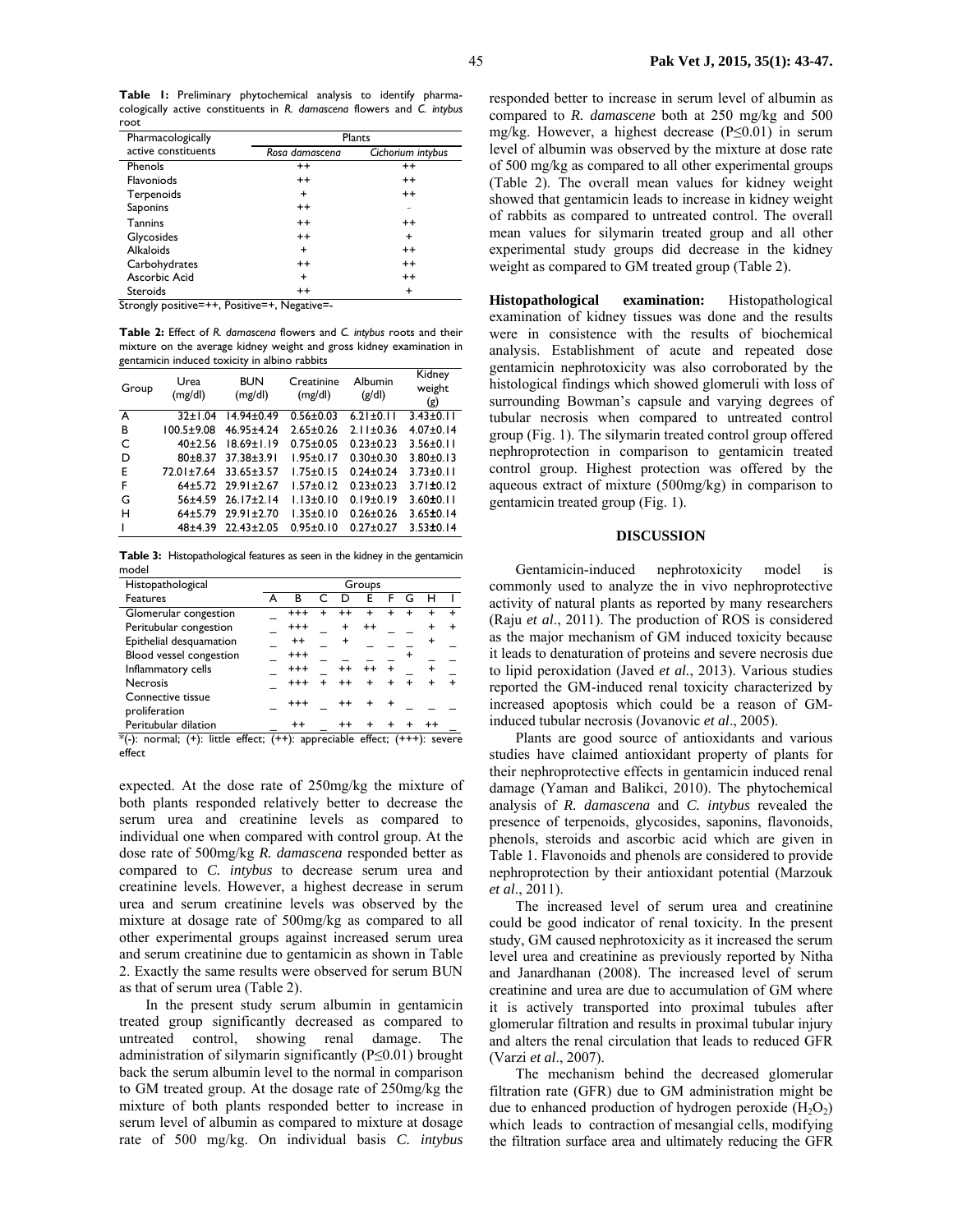

**Fig. 1:** Photomicrographs of kidneys (X-200, X-400; H & E). A: Group1 showing normal tubular epithelium; B: Group 2 with necrotic changes in tubular epithelial cells, nuclei are pyknotic and hyperchromatic (arrow), marked dilation of the capillaries (arrow head); C: Group 3 exhibiting mild coagulative necrosis; D: Group 4 showing mild necrosis, desquamation (arrow) and mononuclear cell infiltration (arrow head); E: Group 5 showing regeneration of tubular epithelial cells (arrow) and mild necrotic changes in the proximal convulated tubules; F: Group 6 showing the normal intact nucleus with prominent nuclei (arrow) along with mild necrosis; G: Group 7 showing mild necrotic changes (arrow) in glomerular and tubular region; H: Group 8 showing tubular dilation of lumen (arrow), mononuclear cell infiltration (arrow head) and regenerative changes (arrow head) and I: Group 9 exhibiting normal epithelial cells.

(Hussain *et al*., 2012). Another reason of reduced GFR might be due to the enhanced activity of platelet activation factor which leads to local vasoconstriction and thus restricts the renal blood flow due to GM (Al-Majed *et al*., 2002).

It could be concluded that the mechanism of GM toxicity might be due to production of ROS and generation of free radicals which causes oxidative stress and cause the induction of oxidative damage at the cellular level of the renal tubule (Safa *et al*., 2010). *Silybum marianum* (silymarin) have the potential to attenuate the effect of nephrotoxic drugs due to its antiinflammatory, antioxidant and anti-apoptotic properties (Dashti-Khavidaki *et al*., 2012; Hashmi *et al*., 2013; Gad *et al*., 2014). In present study it decreased the levels of serum urea and creatinine in comparison with GM, similar finding as reported by Marzouk *et al*. (2011).

The lower levels of serum urea and creatinine due to aqueous extracts of *R. damascena* flowers, *Cichorium intybus* roots and their mixture was recorded in present study as compared to GM treated group (Table 2). This protective effect supported by proximal tubular

histpathological examination which was in favor of results for Silymarin, *R. damascena* flowers, *Cichorium intybus*  roots and their mixture (Fig.1; Table 3).

Albumin is the most abundant serum binding protein made by the liver and is essential for maintaining the osmotic pressure between intravascular compartments and body tissues. In case of renal toxicity the urinary protein excretion is increased and it deals with the integrity of the vascular system (Farrugia, 2010). GM induced decrease in albumin level are due to decreased production of albumin by the liver and excretion of albumin through the kidney (Safa *et al*., 2010; Jain and Singhai, 2010). The decrease of total protein content in GM treated group could be due to increased free radical production or because of defective protein synthesis and protein catabolism (Abdel-Raheem *et al*., 2010).

In present study, a lower level of albumin due to GM treated control group was observed as shown in Table 2. The increased level of serum albumin was noted for standard drug silymarin in comparison with GM reported by some other researchers (Marzouk *et al*., 2011). A significantly (P≤0.01) higher levels of albumin for both